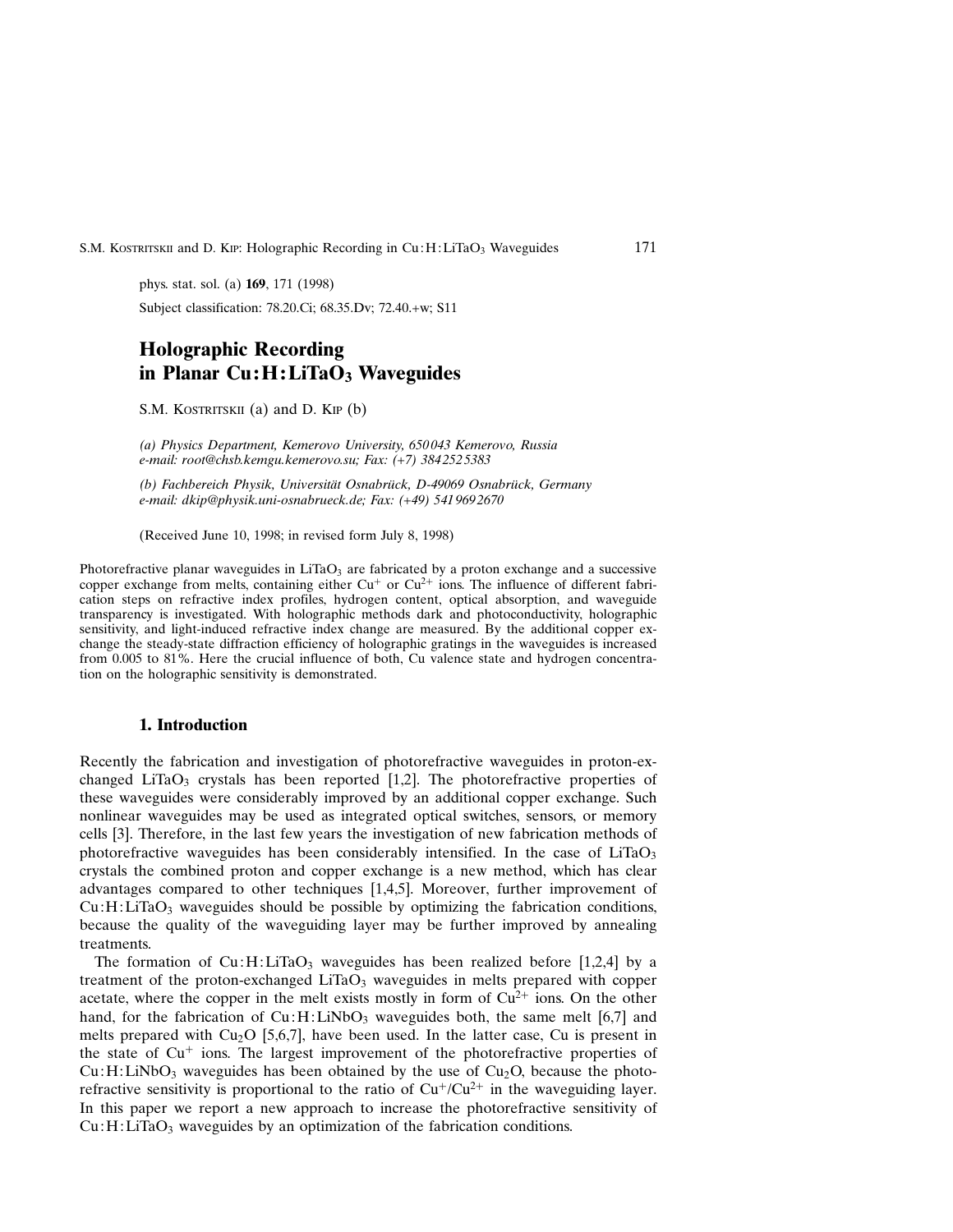172 S.M. Kostritskii and D. Kip

Waveguide notation and parameters of the Cu exchange of the investigated samples. The conditions of the proton exchange and the preliminary annealing are the same for all samples. BA, benzoic acid; LB, lithium benzoate; CO, copper oxide  $(Cu_2O)$ ; CA, copper acetate

| sample             | melt composition                    | temperature $ °C $ | $exchange$ [min] |
|--------------------|-------------------------------------|--------------------|------------------|
| H1                 |                                     |                    |                  |
| $I-CuH1$           | $BA + 0.84$ mol% $CO + 1.1$ mol% LB | 230                | 10               |
| I-CuH <sub>2</sub> | $BA + 0.84$ mol% $CO + 1.1$ mol% LB | 230                | 60               |
| $I-CuH3$           | $BA + 2.5$ mol% $CO + 1.1$ mol% LB  | 230                | 60               |
| $II$ -CuH $1$      | $BA + 7$ wt% $CA + 1.1$ mol% LB     | 249                | 30               |
| $II$ -CuH2         | $BA + 7$ wt% $CA + 1.1$ mol% LB     | 249                | 60               |
| $II$ -CuH3         | $BA + 7$ wt% $CA + 1.1$ mol% LB     | 249                | 90               |

#### 2. Waveguide Fabrication

For the fabrication of the waveguides we use polished z-cut LiTaO<sub>3</sub> substrates of nearly congruent melting composition. The substrates are subjected to the following treatments: 1. proton exchange in pure benzoic acid at  $240\degree$ C for 8 h, 2. preliminary annealing in dry air at temperatures ranging from 265 to 350 °C and for 45 to 285 min, 3. Cu exchange by two different methods: a) Cu(I) exchange in molten benzoic acid mixed with Cu<sub>2</sub>O (from 0.84 to 2.5 mol%) at 230 °C for 10 to 60 min. In some cases 1 to 2 mol% lithium benzoate (LB) is added to the mixture; b) Cu(II) exchange in molten benzoic acid mixed with 7 wt% copper acetate at 249 °C for 30 to 90 min. In a last step (4) annealing in either dry air or argon atmosphere at  $350\degree$ C for 1 to 16 h is performed. The fabrication parameters for some waveguides, whose properties will be discussed in more detail, are shown in Table 1. The conditions for the  $Cu(II)$  exchange are the same as in a previous study [1].

## 3. Waveguide Characterization

#### 3.1 Content and valence state of Cu ions in the waveguides

The Cu content in the waveguides is determined by measuring the optical absorption of the samples in the UV and in the visible region with the help of a Cary 17D spectrometer. As can be seen in Fig. 1, depending on the method which has been used for Cu doping (fabrication step 3a or 3b, respectively), different changes in the optical spectrum are observed: the Cu(I) exchange (step 3a) induces a new band in the absorption spectrum at about 3.3 eV, which increases with the duration of the Cu exchange. Here the maximum value of optical density of the band is 0.18, which is reached after a treatment of the crystal for 60 min in a melt containing  $2.5 \text{ mol\%}$  Cu<sub>2</sub>O and 1 mol<sup>%</sup> lithium benzoate. On the other hand, the Cu(II) exchange (step 3b) induces another absorption band at about 4 eV. Its optical density ranges from 1 to 2.3 at a variation of the exchange duration from 30 to 90 min. A comparison with the optical spectrum of a volume-doped LiTaO<sub>3</sub>: Cu crystal allows to conclude, that the band at  $3.3 \text{ eV}$  is connected with  $Cu<sup>+</sup>$  ions, and the band at  $4 \text{ eV}$  is probably connected with Cu complexes.

We observe a strong transformation of the optical spectra of the  $Cu(II)$ -exchanged waveguides during the final annealing (step 4) that does not depend on the used atmo-

Table 1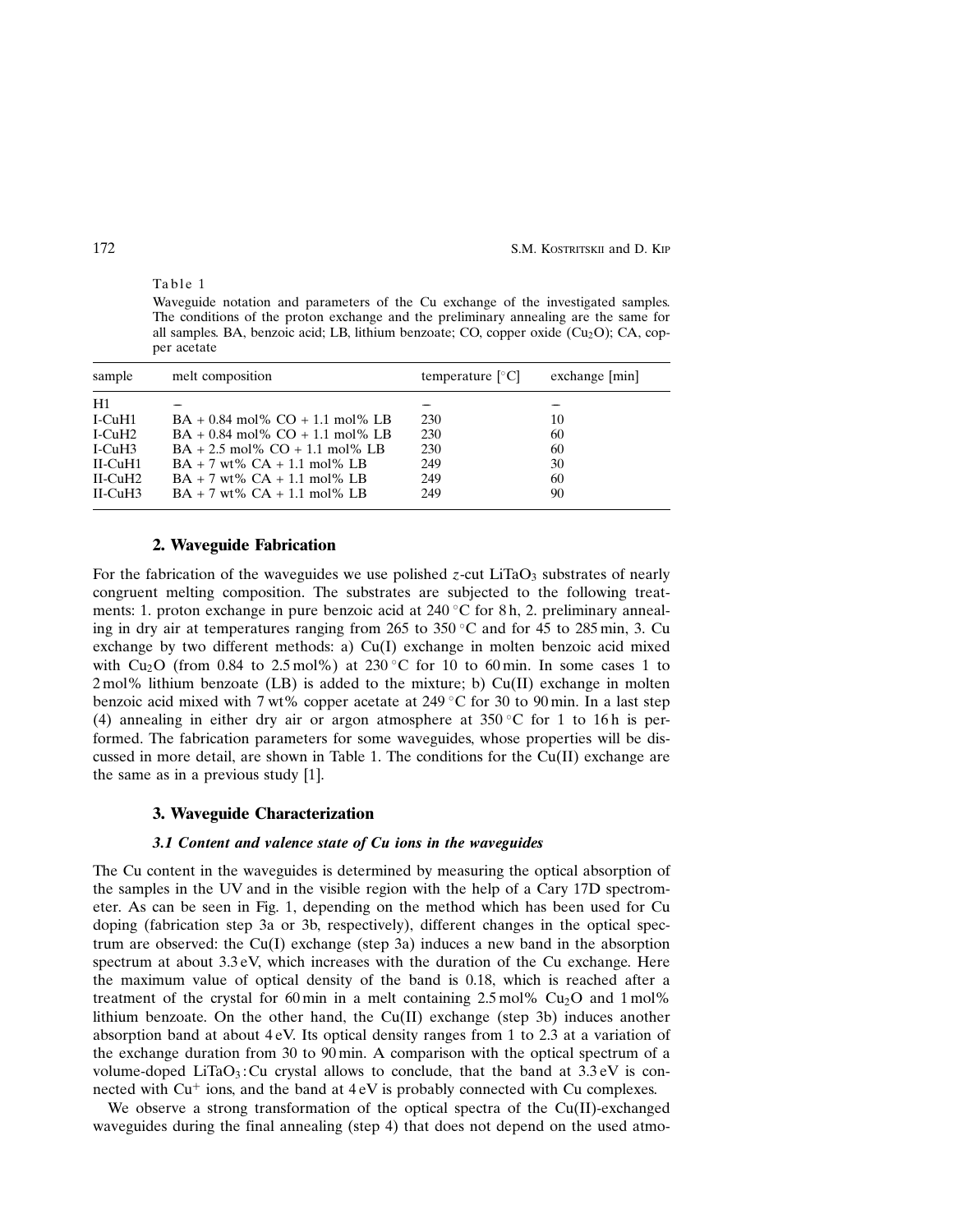Holographic Recording in Planar Cu: H: LiTaO<sub>3</sub> Waveguides 173



Fig. 1. Optical densitiy D of different Cu-exchanged LiTaO<sub>3</sub> waveguides as a function of photon energy E. Curve 1, sample I-CuH3; curve 2, sample II-CuH1; curve 3, sample II-CuH2; curve 4, difference spectrum of a volume-doped LiTaO<sub>3</sub>: Cu crystal ( $C_{Cu} = 0.02$  mol%) and a nominally pure  $LiTaO<sub>3</sub>$  crystal

sphere: the new band at about 4 eV observed in the absorption spectrum becomes asymmetric, and the "center of gravity" shifts to higher energy, see Fig. 2. The intensity of this band decreases during annealing, and simultaneously the band at 4.2 eV that exists already in the undoped substrate [8] increases. Additionally, the analysis of the difference spectrum between non-annealed and annealed Cu(II)-exchanged waveguides shows the appearance of a weak band (optical density  $0.01$  to  $0.02$ ) at  $3.3 \text{ eV}$  that is created by annealing. Using data from  $[9]$  we find that in all Cu(II)-exchanged waveguides the Cu content is one to two orders of magnitude higher than in the Cu(I)-exchanged waveguides.



Fig. 2. Optical densitiy D of different  $\tilde{C}$ u-exchanged LiTaO<sub>3</sub> waveguides as a function of photon energy E. Curve 1, sample H1 (undoped); curve 2, sample II-CuH2 annealed for 16 h; curve 3, sample II-CuH2 before final annealing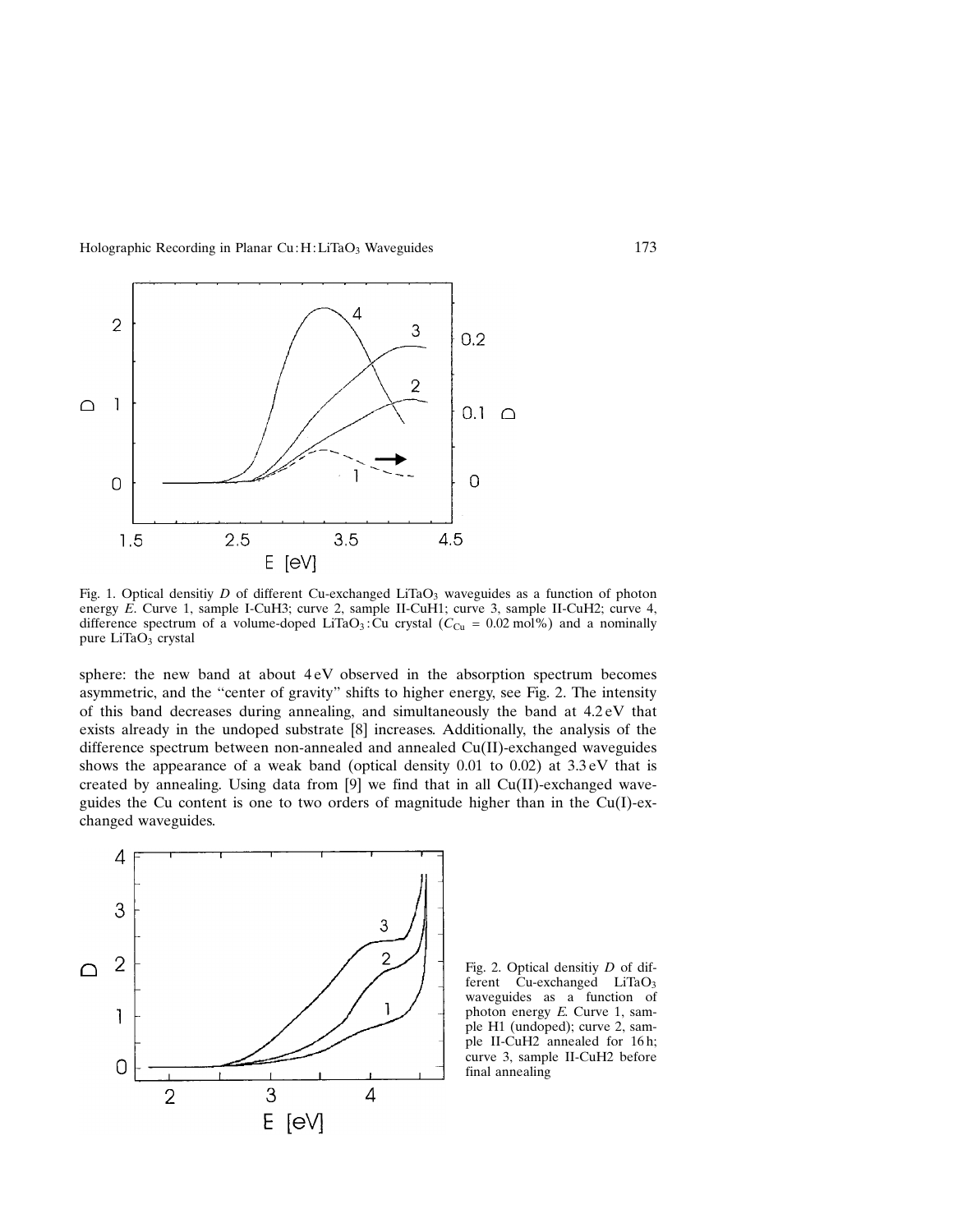174 S.M. KOSTRITSKII and D. KIP

## 3.2 Hydrogen content

IR spectra are measured with the help of a Specord M50 spectrometer in the frequency range of the OH stretching band around  $3500 \text{ cm}^{-1}$  to determine the hydrogen content in the waveguides. The intensity of the OH band is almost proportional to the hydrogen content [10]. Furthermore, this allows to determine the average value of proton exchange degree x for  $Li_{1-x}H_xTaO_3$  layers, because the frequency and shape of the OH band depend clearly on  $x$  [10,11].

For Cu(I) exchange in melts that do not contain lithium benzoate (LB), the hydrogen content increases up to 25%, and a shift of the OH band towards higher frequencies of up to  $6 \text{ cm}^{-1}$  is observed. The latter points to a strong increase of the exchange degree x in the  $Li_{1-x}H_xTaO_3$  waveguiding layer. However, these results are in contradiction to the weak changes in the hydrogen content (less than 3% for an exchange of 90 min) during the Cu(II) exchange, that are again in accordance with data of [4].

The increase of the exchange degree  $x$  leads to a reduction of the photorefractive effects in  $Cu:H:LiTaO_3$  waveguides [1,2]. Therefore, we add some mol% LB to the mixture that is used for  $Cu(I)$  exchange, see Table 1. The addition of 1.1 mol% LB results in a frequency shift of the OH band of about  $1.5 \text{ cm}^{-1}$ , and the proton content increase has a small value of 7%. Furthermore, these results demonstrate the influence of copper acetate on the acidity of the benzoic acid used for proton exchange, that is similar to the well known influence of lithium benzoate [12].

#### 3.3 Effective refractive indices

The effective refractive indices  $n_{\text{eff}}$  of the TM modes are measured by the method of prism coupling (dark line spectroscopy) at  $\lambda = 514.5$  nm. From the set of  $n_{\text{eff}}$  the profile of the refractive index  $n_e$  is reconstructed with the use of an inverse WKB method. After annealing (step 4) for 1 to 16 h, in all samples five to seven TM modes can be excited, where the number of observed TM modes depends on annealing time [11]. The refractive index profiles have a nearly Gaussian form, and the refractive index increase  $\Delta n_e$  near the surface is siginificantly increased when compared with the initial stage after proton and Cu exchange. The magnitude of the increase of  $\Delta n_e$  grows (up to  $0.017$ ) with increasing Cu content in the Cu(II)-exchanged waveguides that are annealed for 1 h. However, this Cu-related increase decreases rapidly when the samples are further annealed, and for samples annealed for 16 h these values are lower than 0.005.

#### 3.4 Waveguide transparency

The waveguide transparency is measured with the help of two rutile prisms which couple light of an argon ion laser  $(\lambda = 514.5 \text{ nm})$  into and out of the waveguide. The distance between the coupling points of these prisms is 4.5 mm. To obtain the absorption values the ratio of output to input power for the excitation of different modes is measured. A Cu exchange of both the Cu(I) and the Cu(II) type results in a decrease of the waveguide transparency, its size depending on the duration of Cu exchange and the Cu concentration in the melt. Therefore, the transparency of the heavily doped waveguides I-CuH3 and II-CuH3 is small, and such waveguides are not of practical interest for integrated-optical devices working in the green-violet spectral range.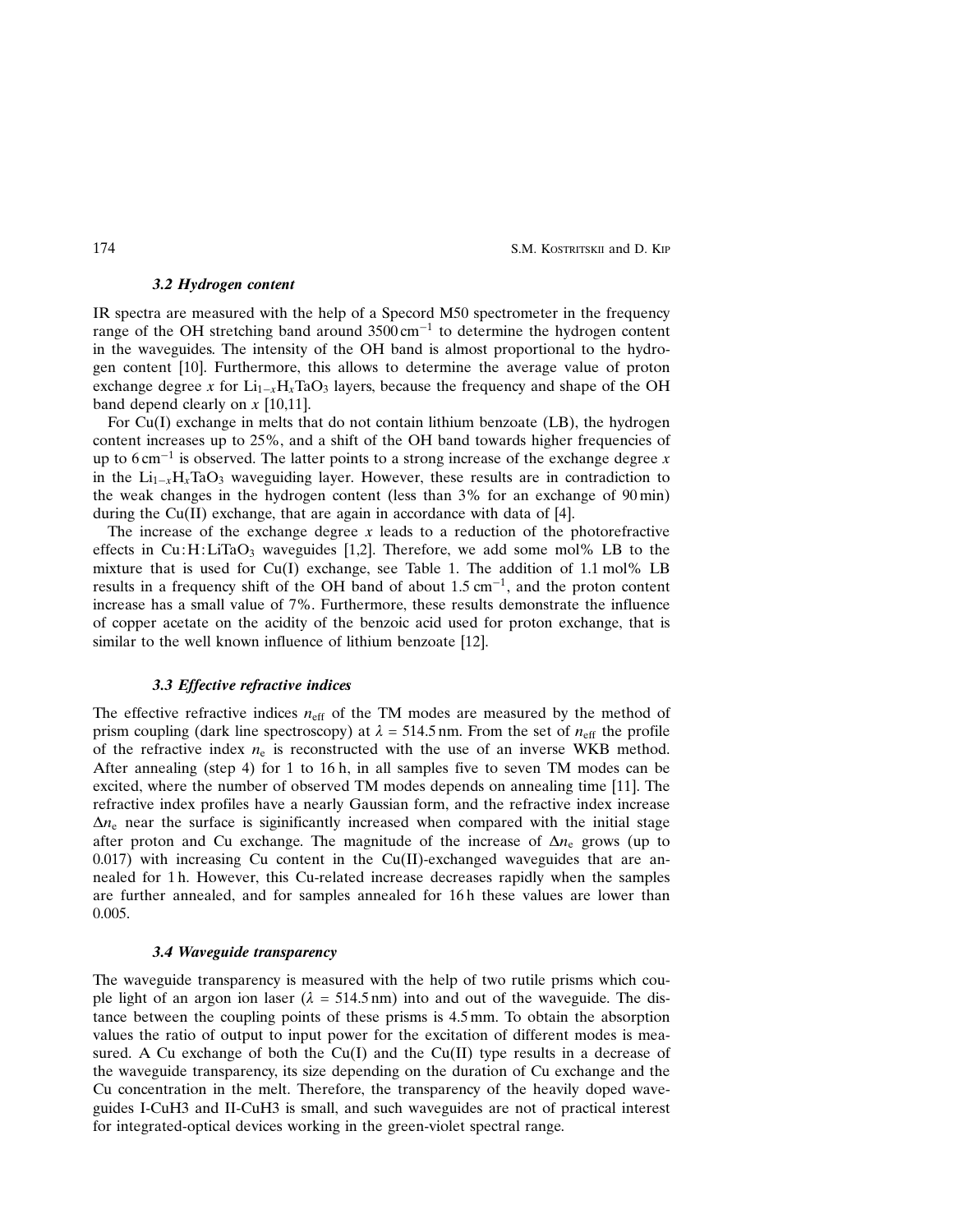Holographic Recording in Planar  $Cu:H:LiTaO<sub>3</sub>$  Waveguides 175

The Cu-related decrease of transparency depends on the excited mode of the waveguide. A lower absorption is observed for modes with higher index, i.e., for modes that propagate closer to the surface. This dependence has a rather step-like behavior, as the characteristic depth of the Cu profile is small compared to the width of the refractive index profile. The annealing of the Cu-exchanged waveguides at  $350^{\circ}$ C leads to a broader refractive index profile, and at the same time the depth where a marked Curelated absorption is observed increases. This indicates the blurring of the initial Cu profile, that becomes essential for annealing times larger than 6 h. However, the precise determination of the Cu-related contribution to the decrease of the waveguide transparency, which is required for a Cu profile reconstruction, is not possible in this way, as other damping contributions connected with light scattering and substrate losses still exist. Moreover, the optical losses induced by light scattering do not change monotonously with an increase of the annealing time, as it is observed in undoped  $LiTaO<sub>3</sub>$ waveguides [1], however, they reach a minimum value for annealing for 16 h. This is an important advantage of strongly annealed waveguides.

The data of the waveguide transparency allow to determine the relative values of the Cu-related absorption when we compare different Cu-exchanged waveguides with the same degree of annealing. There is a significant difference between Cu(I)-exchanged and Cu(II)-exchanged waveguides, concerning changes of the Cu-related decrease of the waveguide transparency when changing the laser wavelength from 514.5 to 488 nm. A different ratio N of the magnitudes of the Cu-related absorption at 488 and 514.5 nm is measured: in the Cu(I)-exchanged waveguides we find  $N = 2.6 \pm 0.5$ , and for the Cu(II) exchange  $N = 6.5 \pm 0.5$ . After annealing of the Cu(II)-exchanged samples N decreases significantly. This change is observed simultaneously with the transformation of the optical spectra shown in Fig. 2. At the same time, in the  $Cu(I)$ -exchanged waveguides  $N$  keeps nearly constant for any annealing time. After annealing for a long time (16h and more) the value of N of the Cu(II)-exchanged waveguides tends to that of the  $Cu(I)$ -exchanged waveguides. This points to the creation of single-charged Cu ions in the Cu(II)-exchanged waveguides, which seems to be caused by a dissociation of the Cu complexes during annealing.

# 4. Photorefractive Properties

# 4.1 Holographic methods

For the investigation of light-induced refractive index changes  $\Delta n$ , holographic gratings are written and erased by using an argon ion laser (wavelengths of 457.9, 488 and 514.5 nm). Two slightly focused beams are coupled into and out of the waveguide using two rutile prisms. Depending on the angle under which the light enters the prism, different extraordinarily polarized TM modes are excited. In the experimental set-up two modes intersect at an angle of  $2\Theta = 10^{\circ}$ , and the interaction length *l* in the waveguides is about 1.5 mm. During the build-up of the refractive index grating, the diffraction efficiency  $\eta$  is measured as a function of time by blocking one of the beams for a short time (50 ms), and measuring the ratio of diffracted and total light intensity of the outcoupled beams. When the saturation value of the diffraction efficiency  $\eta^s$  is reached, one of the beams is switched off, and the continuous decrease of the diffracted light intensity indicates the decay of the grating during readout.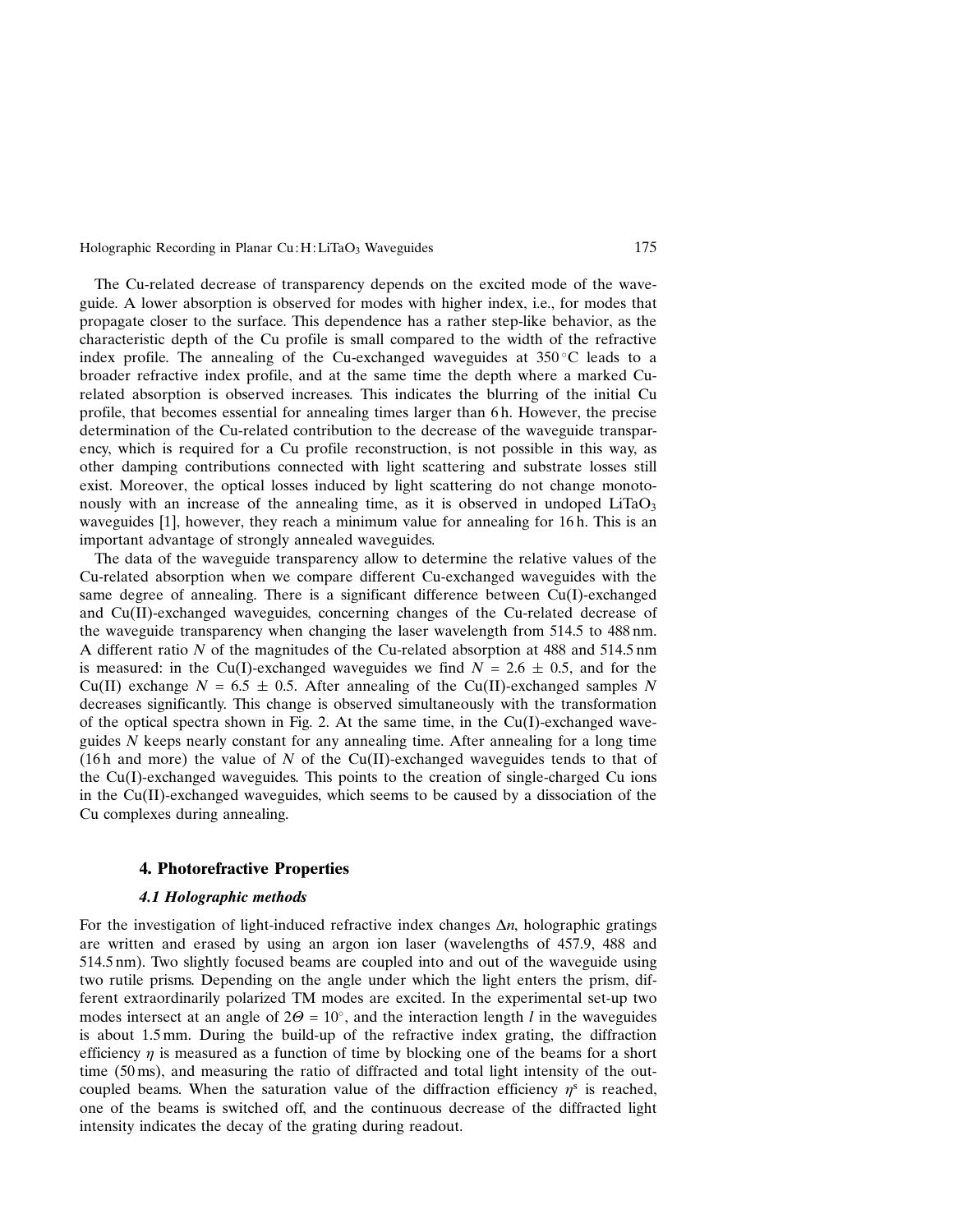176 S.M. KOSTRITSKII and D. KIP

## 4.2 Saturation value of diffraction efficiency

In non-annealed (or in weakly annealed) waveguides, both undoped and Cu-doped, we do not observe holographic grating recording at any level of input power  $P_{\text{in}}$  (measured in front of the incoupling prism; the total coupling efficiency is about 1%) for all lines of the argon ion laser. However, after annealing either in air or argon atmosphere at 350  $\degree$ C, effective writing of phase holograms becomes possible.

The behavior of  $\eta^s$  is well described by [13,14]

$$
\eta^s = \exp(-\alpha l) \sin^2[(\pi \Delta n^s l)/(\lambda \cos(\Theta))],
$$
\n(1)

where  $\Delta n^s$  is the steady-state value of light induced refractive index change, and  $\alpha$  is the absorption coefficient. For low copper doping and a corresponding low Cu-related absorption, the diffraction efficiency increases monotonously with increasing input power  $P_{\text{in}}$  up to a maximum value  $\eta_{\text{max}}^s$ , see Fig. 3 (curve 2). Furthermore, the size of  $\eta_{\text{max}}^s$  correlates with the Cu content in the samples. For higher Cu doping and absorption coefficients, respectively, the value of  $\eta_{\text{max}}^s$  decreases again with growing Cu doping. Because of the spectral dependence of the Cu-related absorption this behavior is more pronounced for  $\lambda = 488$  nm than for  $\lambda = 514.5$  nm.

There is a certain threshold value  $P_{\text{in}}^{\text{t}}$  where the dependence  $\eta^{\text{s}}(P_{\text{in}})$  changes qualitatively, i.e., at  $P_{\text{in}} > P_{\text{in}}^{\text{t}}$  the value of  $\eta^{\text{s}}$  decreases with larger input power  $P_{\text{in}}$ . This behavior, which can be seen in Fig. 3 (curve 3), is a result of the photo-induced scattering or fanning of the guided light. The threshold value  $P_{\text{in}}^{\text{t}}$  is found to be inversely proportional to the Cu content and increases with larger hydrogen concentration. In most cases the maximum value  $\eta_{\text{max}}^s$  is observed at intermediate or low values of  $P_{\text{in}}$ , and in extreme cases fanning suppresses holographic recording at all. It has to be mentioned



Fig. 3. Maximum value of diffraction efficiency  $\eta^s$  as a function of the normalized input power  $P_{\text{in}}/P_0$  with  $P_0 = 1$  W and at a wavelength of 514.5 nm. Curve 1, sample H1 (TM<sub>4</sub> modes) annealed for 1 h; curve 2, sample I-CuH1 (TM<sub>3</sub> modes) annealed for 6 h; curve 3, sample II-CuH1  $(TM<sub>3</sub>$  modes) annealed for 6 h. The lines are merely guides for the eye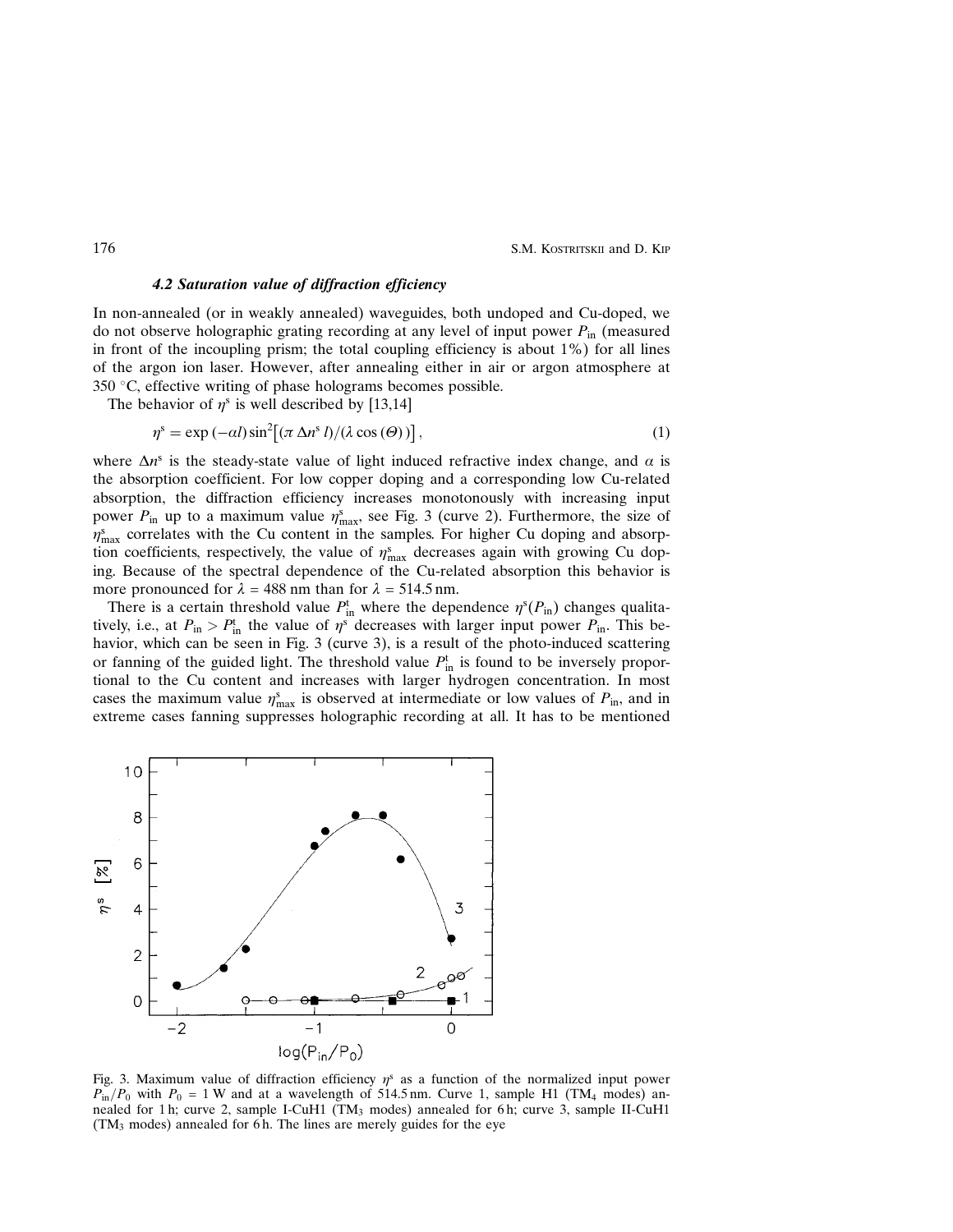Holographic Recording in Planar Cu: H: LiTaO<sub>3</sub> Waveguides 177

that there is a strong influence of a geometrical factor [15] on the fanning threshold, i.e., with increase of the aperture of the recording beams the light intensity  $I$  is reduced, and therewith the fanning threshold  $P_{\text{in}}^{\text{t}}$  increases significantly.

We observe significantly different values of  $\eta_{\text{max}}^s$  for different TM modes of the same sample. Earlier in [1], a crucial influence of the phase and composition of the waveguiding layer has been found that depends on the hydrogen concentration  $x$  at a depth  $d$  of the waveguiding layer, and the diffraction efficiency can be expressed as

$$
\eta^s = (x_b - x)^2 (x_t - x)^2,\tag{2}
$$

where  $x_b \approx 0.6$  is the value for the lower boundary of a pure  $\beta$ -phase [11,12], and  $x_t \approx 0.26$  is the threshold value for another phase transition, probably the upper limit of a pure  $\alpha$ -phase. This influence of x plays a dominating role for the photorefractive properties of the waveguides, in particular for the samples annealed for less than 3 h [1,2]. Further annealing provides a decrease of x below the threshold of the above phase transitions for all TM modes.

From our data we can conclude that the dependence of  $\Delta n_s$  on input power  $P_{in}$  (in the absence of beam fanning) is clearly sublinear. This is in accordance with recent results obtained for proton-exchanged and annealed proton-exchanged LiTaO<sub>3</sub> [16,17] and LiNbO<sub>3</sub> [16,18] waveguides. In [18] it has been demonstrated that for large intensity *I*, photoconductivity is proportional to  $I^{1/y}$ , where  $y > 1$ , and thus  $\Delta n^s \propto I^{(1-1/y)}$ .

The largest improvement of the photorefractive properties of proton-exchanged waveguides is obtained using  $Cu(II)$  exchange: in the waveguide II-CuH1 (annealed for 16 h) we obtain values from 2.7 to 18.1% for the steady-state diffraction efficiency and at a total input power from 40 to 230 mW. With the use of unfocused instead of focused recording beams we obtain a maximum value for  $\eta_{\text{max}}^s$  of 81%, see Fig. 4. Here holo-



Fig. 4. Maximum value of diffraction efficiency  $\eta^s$  and dark conductivity  $\sigma_d$  as a function of the propagation depth  $d$  of the excited modes for the sample II-CuH1 annealed for 16 h. The depth  $d$ is defined as the "center of gravity" of the corresponding intensity distribution. The wavelength is 514.5 nm and the input power is 20 mW. The lines are merely guides for the eye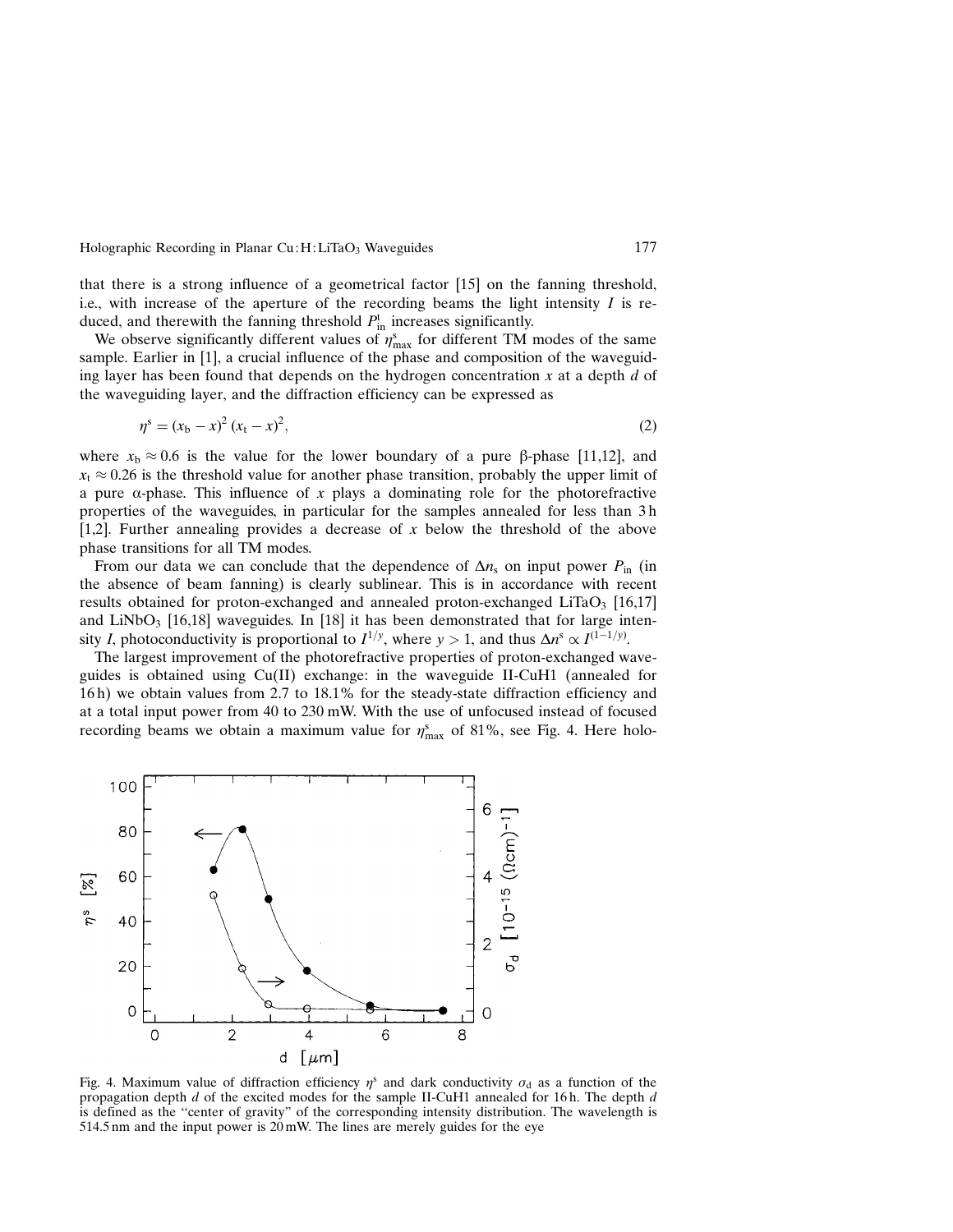178 S.M. KOSTRITSKII and D. Kip

graphic recording is possible without any beam fanning. Using Eq. (1) and an interaction length of  $l = 1.5$  mm we get a light-induced extraordinary refractive index change of  $\Delta n^s = 2.9 \times 10^{-3}$ , a value that is much higher than for undoped proton-exchanged LiTaO<sub>3</sub> waveguides  $[16,17,19]$ .

#### 4.3 Kinetics of dark and photoerasure

From the time constants  $\tau$  and  $\tau_d$  of erasure with and without illumination we deduce the photo and dark conductivity,  $\sigma_{ph}$  and  $\sigma_d$ , using the relations  $\sigma = \epsilon \epsilon_0/2\tau$ ,  $\sigma_d = \epsilon \epsilon_0/2\tau_d$ , and  $\sigma = \sigma_{ph} + \sigma_d$ , respectively. Both, dark and photo conductivity depend on the propagation depth  $d$  of the excited mode. Dark conductivity decreases with increasing annealing time, which may be related to the decreasing hydrogen concentration x during annealing, but  $\sigma_d$  is found to be not simply proportional to x. This may be connected with the influence of phase transitions of the waveguiding layer as described in [12].

A comparison of the values of  $\tau_d$  and  $\tau$  shows that dark and photoconductivity have similar values of some  $10^{-15}$  to  $10^{-13}$  ( $\Omega$  cm)<sup>-1</sup> (for typical intensities in our experiments) in all samples, but photoconductivity still dominates. In some cases the high dark conductivity, which is observed in particular for the lowest modes of a waveguide, can result in a significant decrease of the maximum value of diffraction efficiency. As an example, this behavior is shown in Fig. 4 for the sample II-CuH1.

We deduce the photoconductivity  $\sigma_{ph}$  from the experimental data of  $\tau$  and  $\tau_d$ . Beam fanning limits these measurements to low input powers, where the light intensity  $I$  in the waveguide is proportional to  $P_{\text{in}}$ . Thus we can write

$$
(\tau P_{\rm in})^{-1} \propto \sigma_{\rm ph}/P_{\rm in} = a\sigma_{\rm spec} I/P_{\rm in} \,,\tag{3}
$$

where  $\sigma_{\text{spec}}$  is the specific photoconductivity. When we split the absorption coefficient into two contributions, absorption of the undoped sample and absorption that is related to Cu doping,  $\alpha = \alpha_{\rm u} + \alpha_{\rm Cu}$ , we can determine the relative changes of the Cu concentration  $c_{Cu}$  in the waveguide:

$$
c_{\rm Cu} = A_j a_{\rm Cu} \propto (\tau_{\rm Cu} P_{\rm in})^{-1} - (\tau_{\rm u} P_{\rm in})^{-1}, \tag{4}
$$

where  $\tau_{Cu}$  and  $\tau_{u}$  are the time constants for photoerasure in the Cu-doped and undoped waveguides, respectively. The coefficients  $A_i$ , j = I, II, are different for the Cu(I)and Cu(II)-exchanged waveguides,  $A_I \gg A_{II}$ , and  $A_{II}$  increases with annealing time, while  $A<sub>I</sub>$  keeps nearly constant.

From the measurement of photoerasure of the phase holograms recorded with different TM modes and using Eq. (4), we determine that the Cu profile in all Cu-exchanged waveguides has a nearly Gaussian form. We evaluate the diffusion constant  $D_{Cu}$  for the process of Cu exchange in proton-exchanged  $LiTaO<sub>3</sub>$  waveguides to be  $D_{Cu}(I) = 0.35$  mm<sup>2</sup>/h (without any LB) and  $D_{Cu}(II) = 0.14$  mm<sup>2</sup>/h for the Cu(I) and Cu(II) exchange, respectively. The distribution coefficient (i.e., the ratio between the Cu concentration in the waveguide and that in the melt) for the  $Cu(I)$ -exchanged waveguides is more than one order of magnitude smaller than for  $Cu(II)-exchanged$  waveguides. Furthermore, for strong annealing a significant blurring of the Cu profile is observed.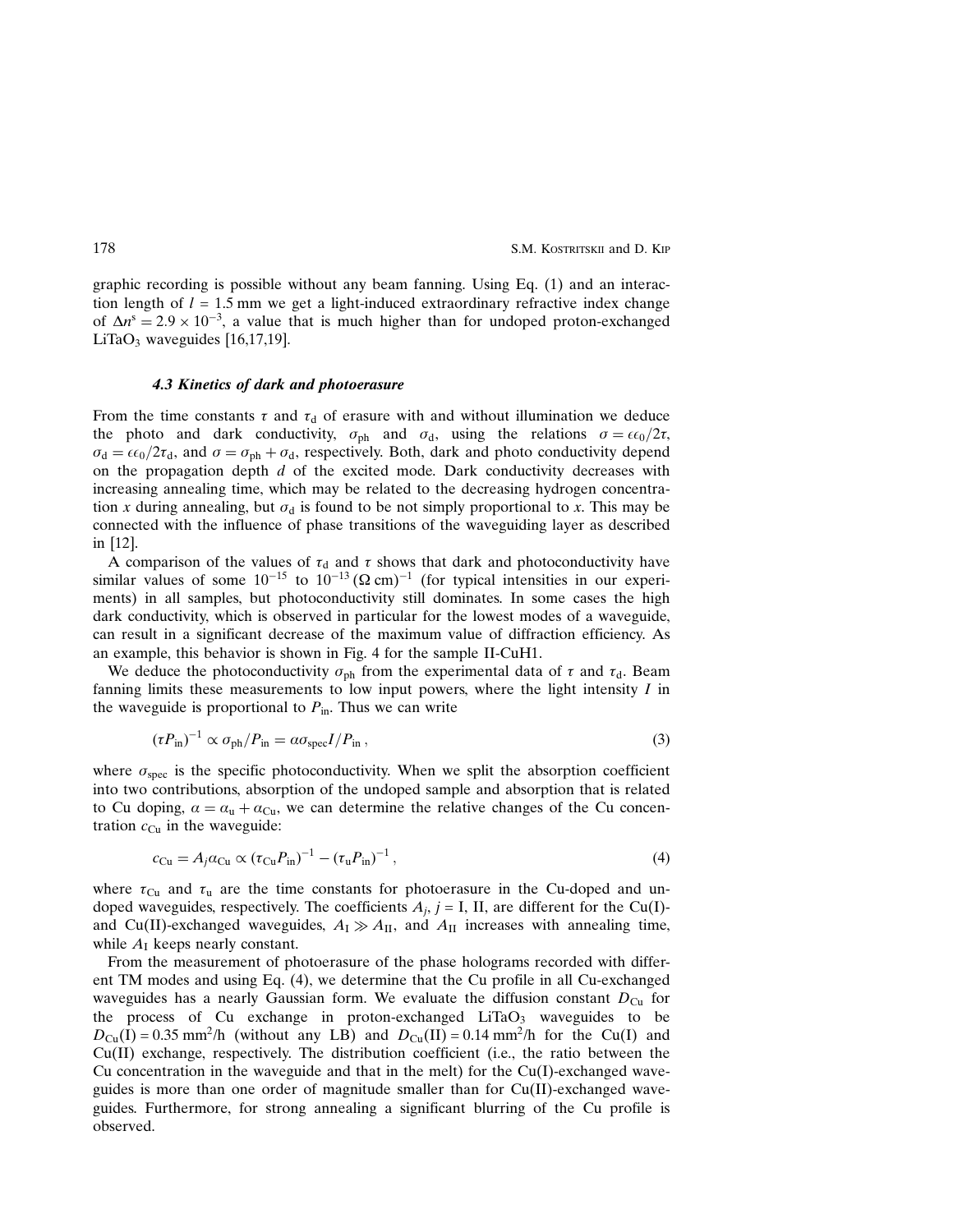#### Holographic Recording in Planar Cu: H:LiTaO<sub>3</sub> Waveguides 179

## Table 2

Linear and quadratic part of holographic sensitivity,  $R_1$  and  $R_q$  (in  $10^{-3}$  (Ws)<sup>-1</sup> and  $10^{-3}$  (W<sup>2</sup>s)<sup>-1</sup>, respectively), and the inverse product  $(\tau P_{\text{in}})^{-1}$  (in  $10^{-3}$  (Ws)<sup>-1</sup>) for different samples and the two wavelengths 488 and 514.5 nm. Here  $t_a$  is the time of annealing (in h). In some cases that are denoted with an asterix strong beam fanning occurs

| sample        | $t_{\rm a}$ | modes           | $\lambda = 488$ nm |               |                             | $\lambda = 514.5$ nm |             |                          |
|---------------|-------------|-----------------|--------------------|---------------|-----------------------------|----------------------|-------------|--------------------------|
|               |             |                 | $R_{1}$            | $R_{q}$       | $(\tau P_{\text{in}})^{-1}$ | $R_{1}$              | $R_{\rm q}$ | $(\tau P_{\rm in})^{-1}$ |
| H1            | 3           | TM <sub>3</sub> | 0.35               | $\Omega$      | 4.0                         | ${<}0.1$             |             | $\approx 0.3$            |
| I-CuH1        | 3           | TM <sub>3</sub> | 5.2                | 0.19          | 43                          | 1.6                  | 0.07        | 16.5                     |
|               | 6           | TM <sub>3</sub> | 1.4                | 0.05          | 15                          | 0.72                 | 0.03        | 9.5                      |
| $I-CuH2$      | 6           | $TM_3$          | 6.5                | 0.32          | 210                         | 19                   | 1.0         | 145                      |
| $II$ -CuH $1$ |             | TM <sub>3</sub> | 0.37               | 1.4           | 22                          | $\approx 0.1$        | 0.2         | 6.0                      |
|               | 6           | TM <sub>3</sub> | 2.4                | 4.1           | 273                         | 10                   | 550         | 170                      |
|               | 16          | $\mathrm{TM}_1$ | $\frac{1}{2}$      | $\frac{1}{2}$ | 3700 <sup>*</sup>           | 1810                 | 1200        | 8100                     |

# 4.4 Holographic sensitivity

To compare the holographic sensitivity for modes of different samples, we determine the value of the holographic sensitivity  $R$  from the rate of hologram build-up in the initial stage,

$$
R = \Delta(\sqrt{\eta})/\Delta(P_{\text{in}}\tau)|_{t \to 0}.
$$
\n(5)

Here  $R$  depends strongly on input power  $P_{\text{in}}$ , and we can describe this behavior with a good accuracy by the relation

$$
R = R_1 + R_q P_{\text{in}} \,. \tag{6}
$$

The obtained values of  $R_1$  and  $R_q$  are summarized in Table 2. The size of the ratio  $R_q/R_l$  is a measure for the contribution of two-photon processes to holographic recording. In Cu(I)-exchanged waveguides this ratio is about 0.43  $W^{-1}$ , and this value remains constant after annealing of the samples. On the other hand, the same ratio in the Cu(II)-exchanged waveguides strongly decreases during annealing treatment: for the sample II-CuH1 annealed for 1 or 6h, the ratio is about 46  $W^{-1}$ , and after annealing for 16h the value is decreased to  $6.6 \,\mathrm{W}^{-1}$ . This points to a principal transformation of the photorefractive centers at strong annealing of the  $Cu(II)$ -exchanged waveguides. Furthermore, from the experimental data we can conclude that the quadratic part of  $R$ is almost proportional to the Cu-related absorption.

# 5. Conclusions

By an additional Cu exchange the photorefractive properties of annealed proton-exchanged LiTaO<sub>3</sub> waveguides are considerably improved: the steady-state value of diffraction efficiency of holographic gratings in the waveguides is increased from 0.005 to 81%. We find a strong difference between Cu(I)-exchanged and Cu(II)-exchanged waveguides concerning 1. the spectral dependence of the Cu-related absorption, 2. the changes of the effective refractive indices, and 3. the photorefractive properties. This points to a crucial influence of the valence state of the Cu centers in the waveguides. A strong dependence of the photorefractive properties of the  $Cu:H:LiTaO<sub>3</sub>$  waveguides